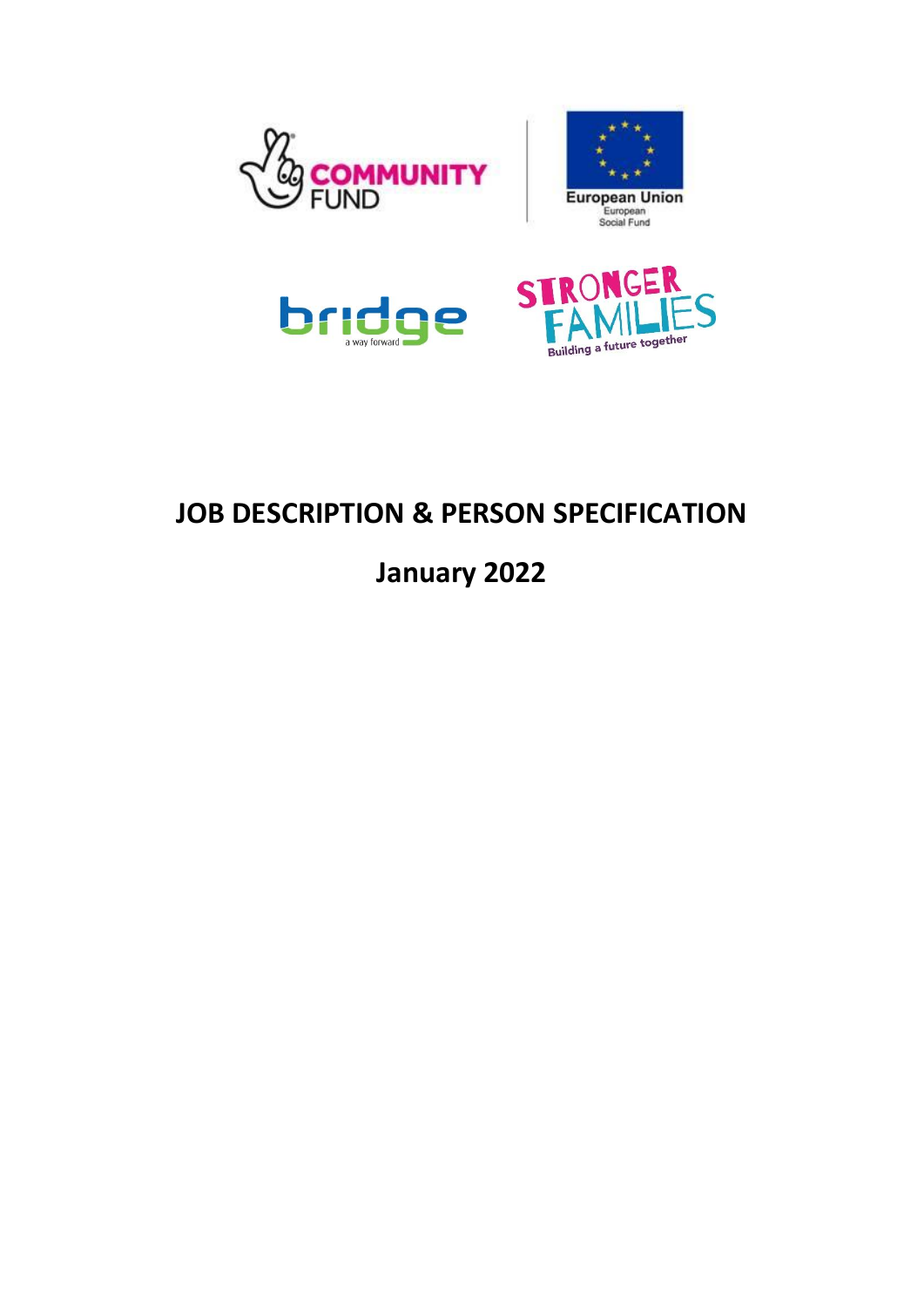| <b>JOB TITLE</b>      | Stronger Families Keyworker                                                                                                             |
|-----------------------|-----------------------------------------------------------------------------------------------------------------------------------------|
| <b>LOCATION</b>       | <b>Bradford</b>                                                                                                                         |
| <b>RESPONSIBLE TO</b> | <b>Team Manager</b>                                                                                                                     |
| AREA/TEAM             | <b>Stronger Families</b>                                                                                                                |
| <b>HOURS</b>          | Upto 32 hours per week 9am to 5pm with the expectation that some<br>contact with service users may need to be held outside of this time |
| <b>SALARY</b>         | £24,432 Fixed term to January 2023                                                                                                      |

## **Background:**

The Stronger Families programme is part of Building Better Opportunities, funded by The Big Lottery Fund and the European Social Fund. The programme is delivered in Bradford and Leeds, in partnership with Leeds City Council and third sector delivery partners, to support families to overcome the barriers preventing access to education, training, employment and skills building.

## **Main duties and responsibilities:**

- To have a caseload of families where an adult is unemployed and seeking support at any one time whilst also providing light touch support to those exiting the programme,
- To conduct an initial assessment with all referred adults to assess their appropriateness and eligibility for the programme and identify barriers to education, employment and training,
- To develop co-produced action plans that are centred around each individual's unique situation including taking into account family barriers that may be impacting on the adult getting into work.
- Support full engagement in the programme and ensure a planned and robust exit plan so outcomes can be sustained.
- Offer face to face support (and via other communication methods as appropriate) to take outcome focused practical steps to achieve positive outcomes for families in line with the outcomes of the programme
- Ensure seamless support of referrals to specialist provision and maximise the use of existing provision to avoid duplication.
- Attend and contribute or lead on existing multi- agency meetings in their area to ensure links to existing models for co-ordinating support to vulnerable families
- Fully utilise local knowledge and networks to ensure widespread promotion and take up of the programme
- Where appropriate, undertake joint visits with someone the participant already knows to help break down barriers to engagement.
- Provide genuine engagement that focuses on strengths and solution focused approaches.
- Adopt assertive outreach approaches to ensure full engagement and improving outcomes for participants
- Have an understanding of the communities they support, including religious and cultural needs and wherever possible be reflective of these communities
- Be the dedicated operational link for key organisations outside the delivery partnership e.g. food banks, drug and alcohol support services or housing providers. To develop positive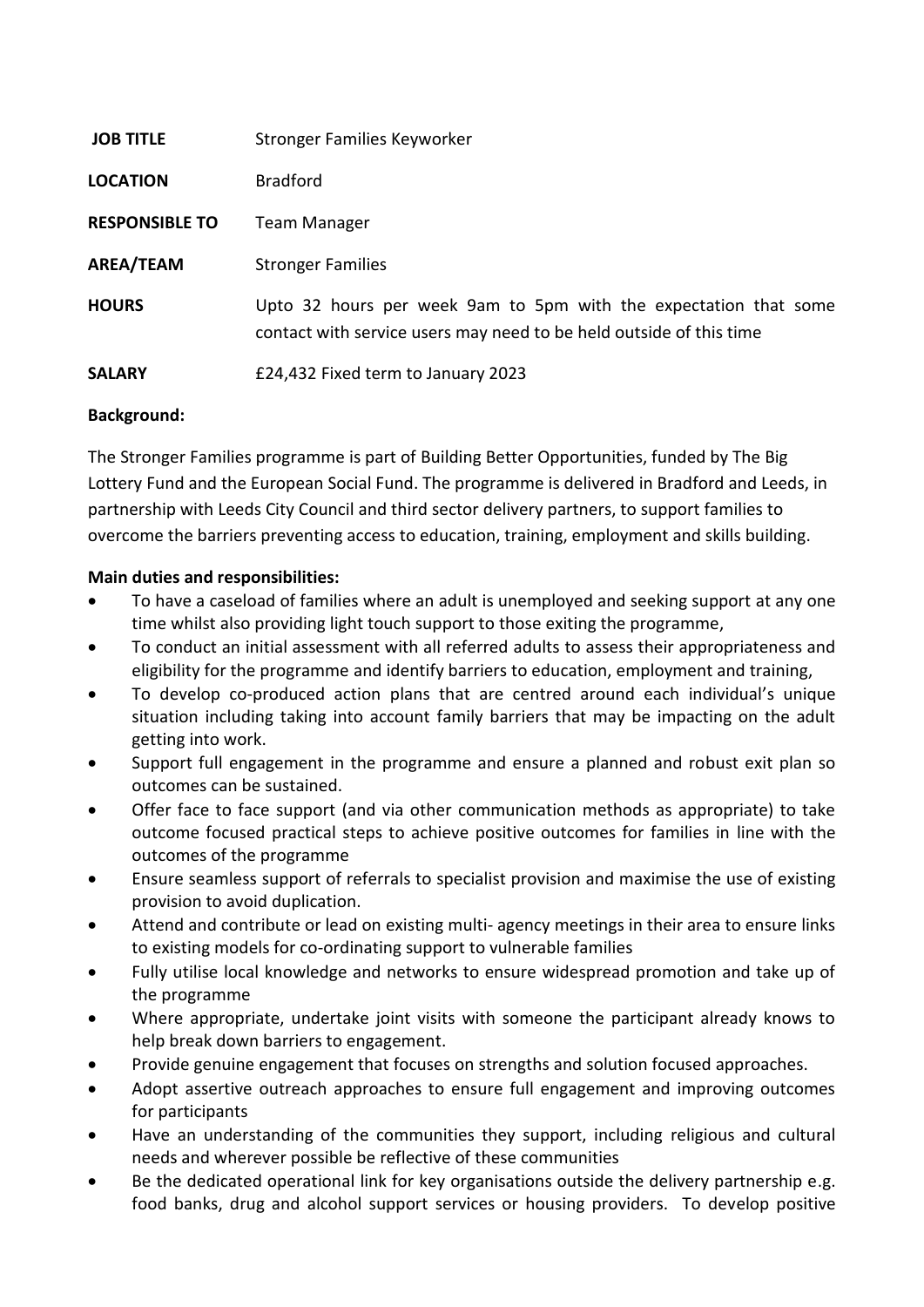working links and knowledge of these services and promote this knowledge across the partnership.

- Be skilled in recognising and addressing barriers to progression to work and have experience in this area of work.
- Ensuring the timely, accurate and compliant completion of paperwork and meeting targets.

Keyworkers may be involved in:

- Supporting with CVs, cover letters and application forms and skills building with participants, particularly in job searching and applications,
- Keeping accurate records, both paper based and online, including confidential records of review meetings and clients' soft and hard skills development,
- Writing case studies,
- Ensuring participants are referred to appropriate vacancies and supported to prepare not just for interviews but for a job and maybe the start of a career.
- Coaching and preparing the client for job interviews and if appropriate, attending job interviews with clients.

Keyworkers will be expected to take part in keyworker forums and networks to share good practice within a process of continuous improvement.

## **PERSON SPECIFICATION**

| <b>Training, Experience &amp; Qualifications</b>                                                                                                                      |                                                                                                        |  |  |
|-----------------------------------------------------------------------------------------------------------------------------------------------------------------------|--------------------------------------------------------------------------------------------------------|--|--|
| <b>Essential</b>                                                                                                                                                      | <b>Desirable</b>                                                                                       |  |  |
| Relevant qualification in Information, Advice<br>and Guidance, Social Care, Family support or<br>Youth and Community or equivalent<br>qualification or;               | <b>Experience of Early Help</b><br>Experience of parenting skills / workshops / group<br>work delivery |  |  |
| Substantial experience of working with adults<br>in families with multiple needs / employment                                                                         | Restorative practice                                                                                   |  |  |
| needs.                                                                                                                                                                | Safeguarding                                                                                           |  |  |
| Experience of working towards achieving<br>individual and team objectives, targets and<br>KPIs.                                                                       |                                                                                                        |  |  |
| Experience of identifying support needs and<br>barriers affecting families and develop a plan<br>of action to offer suitable interventions and<br>progression routes. |                                                                                                        |  |  |
| Current driving licence and access to a vehicle.                                                                                                                      |                                                                                                        |  |  |
| <b>Knowledge &amp; Skills</b>                                                                                                                                         |                                                                                                        |  |  |